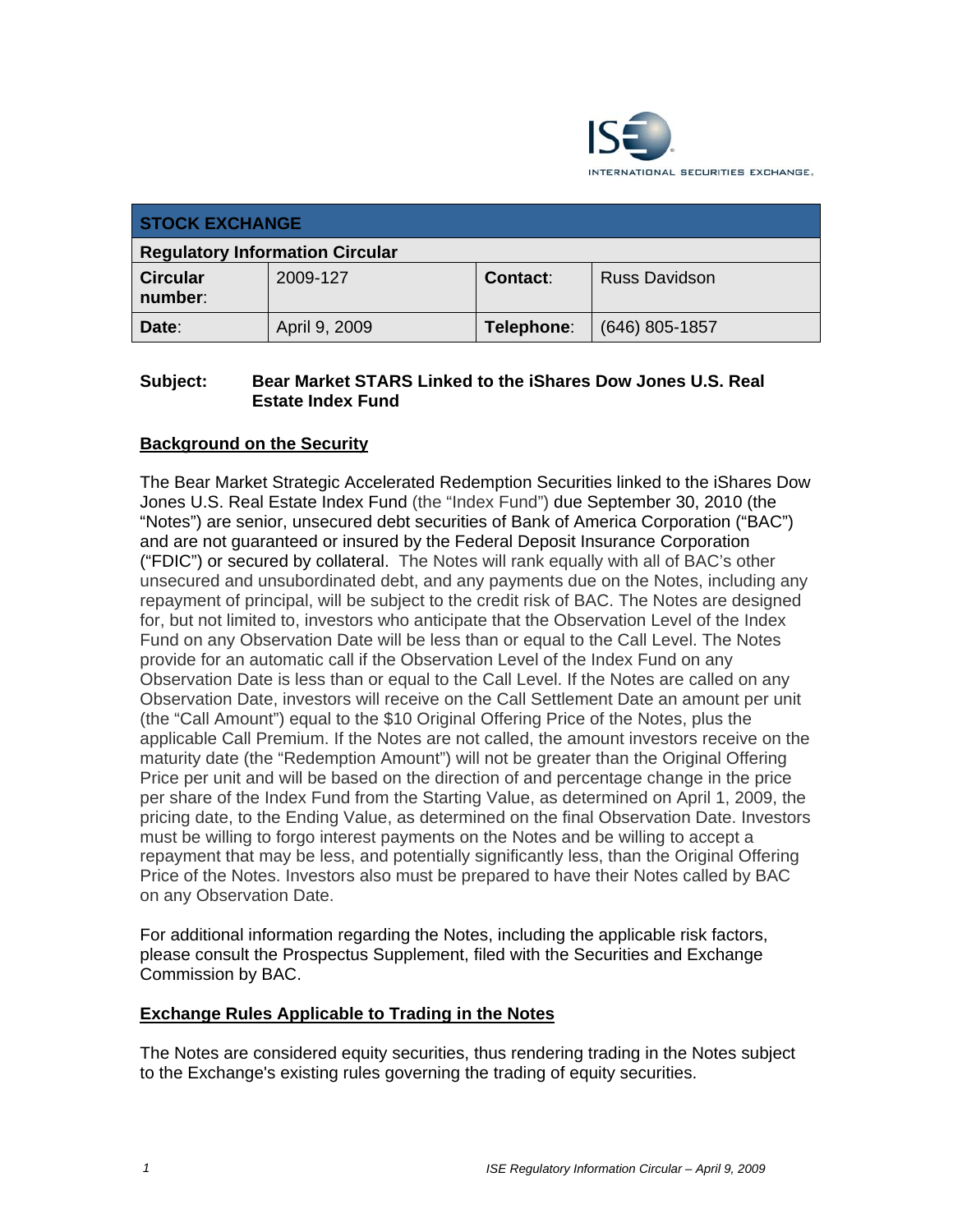# **Trading Hours**

Trading in the Notes on ISE is on a UTP basis and is subject to ISE equity trading rules. The Notes will trade from 8:00 a.m. until 8:00 p.m. Eastern Time. Equity EAMs trading the Notes during the Extended Market Sessions are exposed to the risk of the lack of the calculation or dissemination of underlying index value or intraday indicative value ("IIV"). For certain derivative securities products, an updated underlying index value or IIV may not be calculated or publicly disseminated in the Extended Market hours. Since the underlying index value and IIV are not calculated or widely disseminated during Extended Market hours, an investor who is unable to calculate implied values for certain derivative securities products during Extended Market hours may be at a disadvantage to market professionals.

# **Trading Halts**

ISE will halt trading in the Notes in accordance with ISE Rule 2101(a)(2)(iii). The grounds for a halt under this Rule include a halt by the primary market because it stops trading the Shares and/or a halt because dissemination of the IIV or applicable currency spot price has ceased, or a halt for other regulatory reasons. In addition, ISE will stop trading the Notes if the primary market de-lists the Shares.

### **Delivery of a Prospectus**

Pursuant to federal securities laws, investors purchasing Shares must receive a prospectus prior to or concurrently with the confirmation of a transaction. Investors purchasing Shares directly from the Fund (by delivery of the Deposit Amount) must also receive a prospectus.

Prospectuses may be obtained through the Distributor or on the Fund's website. The Prospectus does not contain all of the information set forth in the registration statement (including the exhibits to the registration statement), parts of which have been omitted in accordance with the rules and regulations of the SEC. For further information about the Fund, please refer to the Trust's registration statement.

**This Regulatory Information Circular is not a statutory Prospectus. Equity EAMs should consult the Trust's Registration Statement, SAI, Prospectus and the Fund's website for relevant information.**